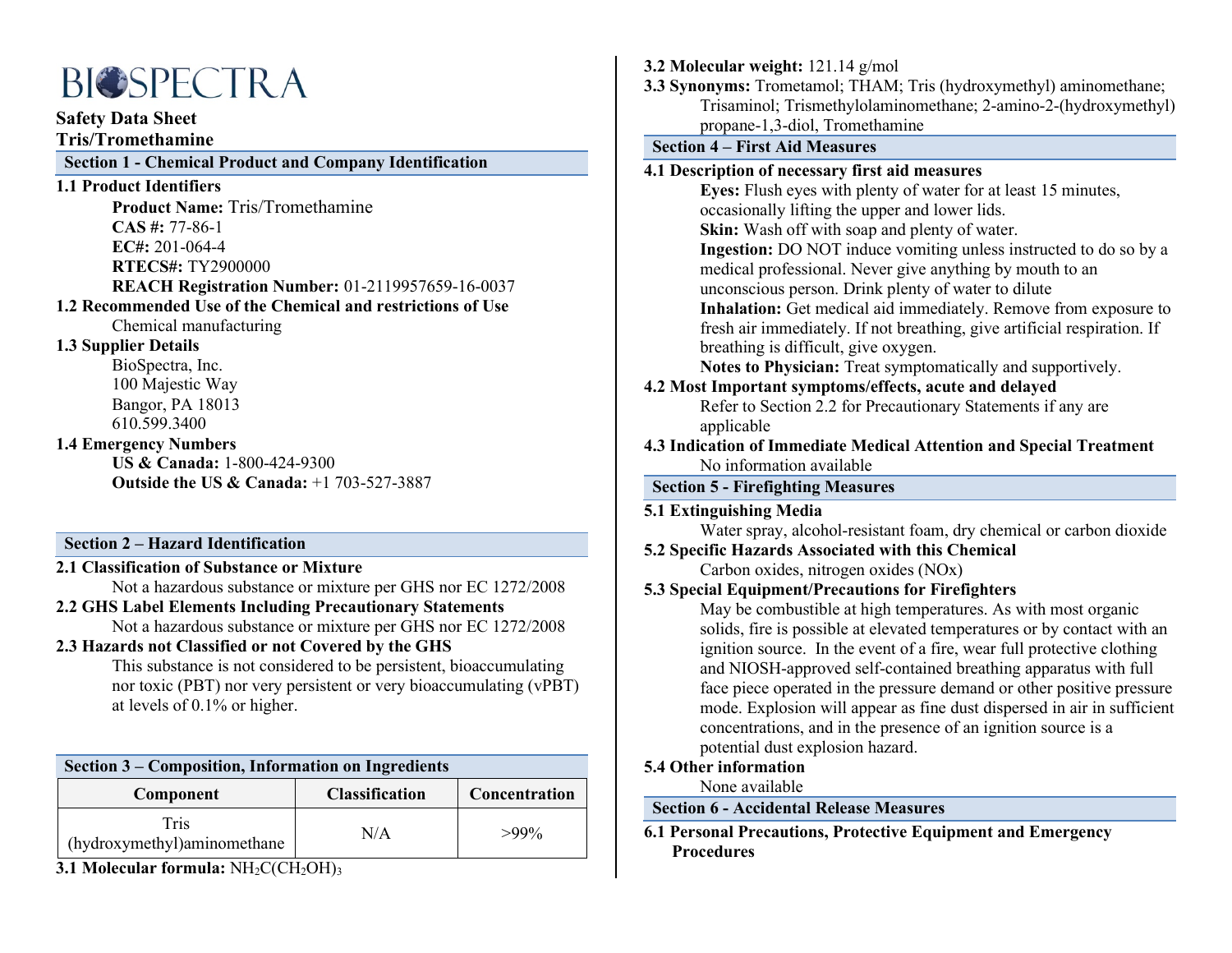Avoid dust formation. Avoid breathing vapours, mist or gas. Use proper personal protective equipment as indicated in Section 8.

# **6.2 Environmental Precautions**

Do not allow to enter drains

# **6.3 Methods and Materials for Containment and Cleaning Up**

Clean up spills immediately, observing precautions in the Protective Equipment section. Sweep up or absorb material, then place into a suitable clean, dry, closed container for disposal. Avoid generating dusty conditions.

# **6.4 Other information**

None available

# **Section 7 - Handling and Storage**

# **7.1 Precautions for safe handling**

Wash thoroughly after handling. Remove contaminated clothing and wash before reuse. Use with adequate ventilation. Avoid contact with eyes, skin, and clothing. Keep container tightly closed. Avoid ingestion and inhalation. Discard contaminated shoes.

# **7.2 Conditions for Storage Including any Incompatibilities**

Store in a cool, dry place. Store in a cool, dry, well-ventilated area away from incompatible substances. Keep away from acids. Keep containers tightly closed.

# **7.3 Other information**

Hygroscopic.

# **Section 8 - Exposure Controls, Personal Protection**

# **8.1 Control parameters**

Chemical does not contain any substances with occupational exposure limits

# **8.2 Engineering controls**

Use adequate ventilation to keep airborne concentrations low.

# **8.3 Personal protective equipment**

**Eyes:** Wear appropriate protective eyeglasses or chemical safety goggles as described by OSHA's eye and face protection regulations in 29 CFR 1910.133 or European Standard EN166.

**Skin:** Wear appropriate protective gloves to prevent skin exposure. Wear impervious gloves: Nitrile rubber with layer thickness 0.11mm.

**Clothing:** Wear appropriate protective clothing to prevent skin exposure.

**Respirators:** Where protection from nuisance levels of dusts are desired, use type N95

(US) or type P1 (EN 143) dust masks. A respiratory protection program that meets OSHA's 29 CFR 1910.134 and ANSI Z88.2 requirements or European Standard EN 149 must be followed whenever workplace conditions warrant a respirator's use.

| <b>Section 9 - Physical and Chemical Properties</b> |                                               |  |  |  |
|-----------------------------------------------------|-----------------------------------------------|--|--|--|
| <b>Physical State: Solid</b>                        | Melting Range: 168-172 °C                     |  |  |  |
| <b>Appearance:</b> White                            |                                               |  |  |  |
| Crystalline                                         | <b>Boiling Point: 220 °C</b>                  |  |  |  |
| <b>Odor:</b> Not Available                          | <b>Decomposition Temperature: N/A</b>         |  |  |  |
| pH: 10.0-11.5 (5% aq.                               |                                               |  |  |  |
| solution)                                           | Specific Gravity/Density: Not available       |  |  |  |
| $pK_a: 8.07 \ (a) 25 \ ^{\circ}C$                   | <b>Solubility:</b> 550 mg/mL, 25 $^{\circ}$ C |  |  |  |
| Vapor Density: Not available                        | Molecular Formula: $NH2C(CH2OH)3$             |  |  |  |
| Viscosity: Not available                            | Molecular Weight: 121.14 g/mol                |  |  |  |
|                                                     |                                               |  |  |  |

# **Section 10 - Stability and Reactivity**

**10.1 Chemical Stability**

Stable under normal temperatures and pressures.

# **10.2 Conditions to Avoid**

Incompatible materials.

#### **10.3 Incompatibilities with Other Materials** Strong oxidizing agents

**10.4 Hazardous Decomposition Products** Carbon oxides, nitrogen oxides (NOx)

# **10.5 Hazardous Polymerization**

Will not occur.

# **Section 11 - Toxicological Information**

#### **11.1 Toxicological effects**

**LD50/LC50:** Oral, rat:  $LD50 = 5000$  mg/kg Dermal, rat:  $LD50 = > 5,000$  mg/kg **Carcinogenicity:** CAS# 77-86-1: Not listed by ACGIH, IARC, NIOSH, NTP, or

OSHA.

**Epidemiology:** No data available.

**Teratogenicity:** No data available.

**Reproductive Effects:** No data available.

**Neurotoxicity:** No data available.

**Mutagenicity:** No data available.

**Other Studies:** No data available.

**RTECS#:** TY2900000 **11.2 Additional information**